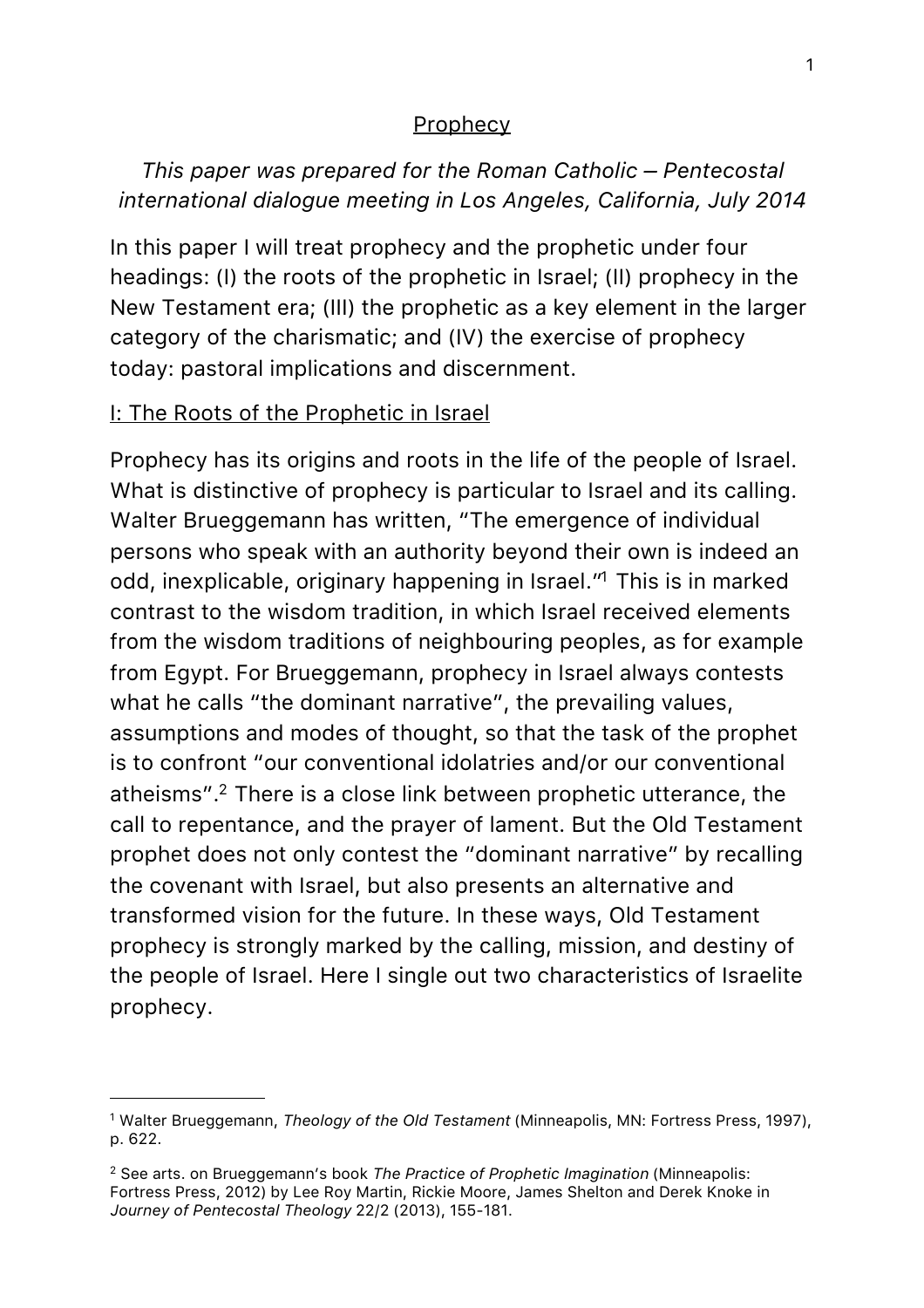First, prophecy, unlike the wisdom literature, always starts from the particular, as to time, people and/or place. This particularity reflects the call of a particular people (Israel), the call of a particular area or place (the land of Israel, the city of Jerusalem), the coming of a particular event, time, or aeon ("On that day", "In those days", "On this mountain"). However, the particular is God's instrument to bless the universal (all peoples, the whole earth), for Israel's election is not simply for their own sake (see Ex. 19:5-6).

Second, what characterizes prophecy in Israel are the three elements of the past, the present, and the future, all related to the covenants and the promises. The prophets recall Israel to the covenants made between God and the chosen people in the past, they remind the people of their deliverance from Egypt in the exodus, they confront infidelity in the present – often containing warnings for the immediate future – and they present visions and promises concerning the future, both of judgment and of glorious transformation. To express this in simpler terms, prophecy points to a God who speaks, to a God who acts, and to a God who makes covenant promises. "Through the prophets, God forms his people in the hope of salvation, in the expectation of a new and everlasting Covenant intended for all, to be written on their hearts. The prophets proclaim a radical redemption of the People of God, purification from all their infidelities, a salvation which will include all the nations.["3](#page-1-0)

The Old Testament prophets frequently rebuke those with responsibility in Israel, the priests, the kings and princes, and the prophets. So, for example, "The priests did not say, 'Where is the Lord?' Those who handle the law did not know me; the rulers transgressed against me; the prophets prophesied by Ba'al, and went after things that do not profit." (Jer. 2:8).<sup>4</sup> Later, Jeremiah ridicules the false prophets, thereby indicating the characteristics of authentic prophets: "For who among them has stood in the council

<span id="page-1-0"></span><sup>&</sup>lt;sup>3</sup> The Catechism of the Catholic Church (CCC), para. 64.

<span id="page-1-1"></span><sup>4</sup> See also Jer.2:26; 4:9; 13:13. Some passages just refer to priests and prophets: Jer. 5:30-31; 6:13;8:10; 14:18; 23:11.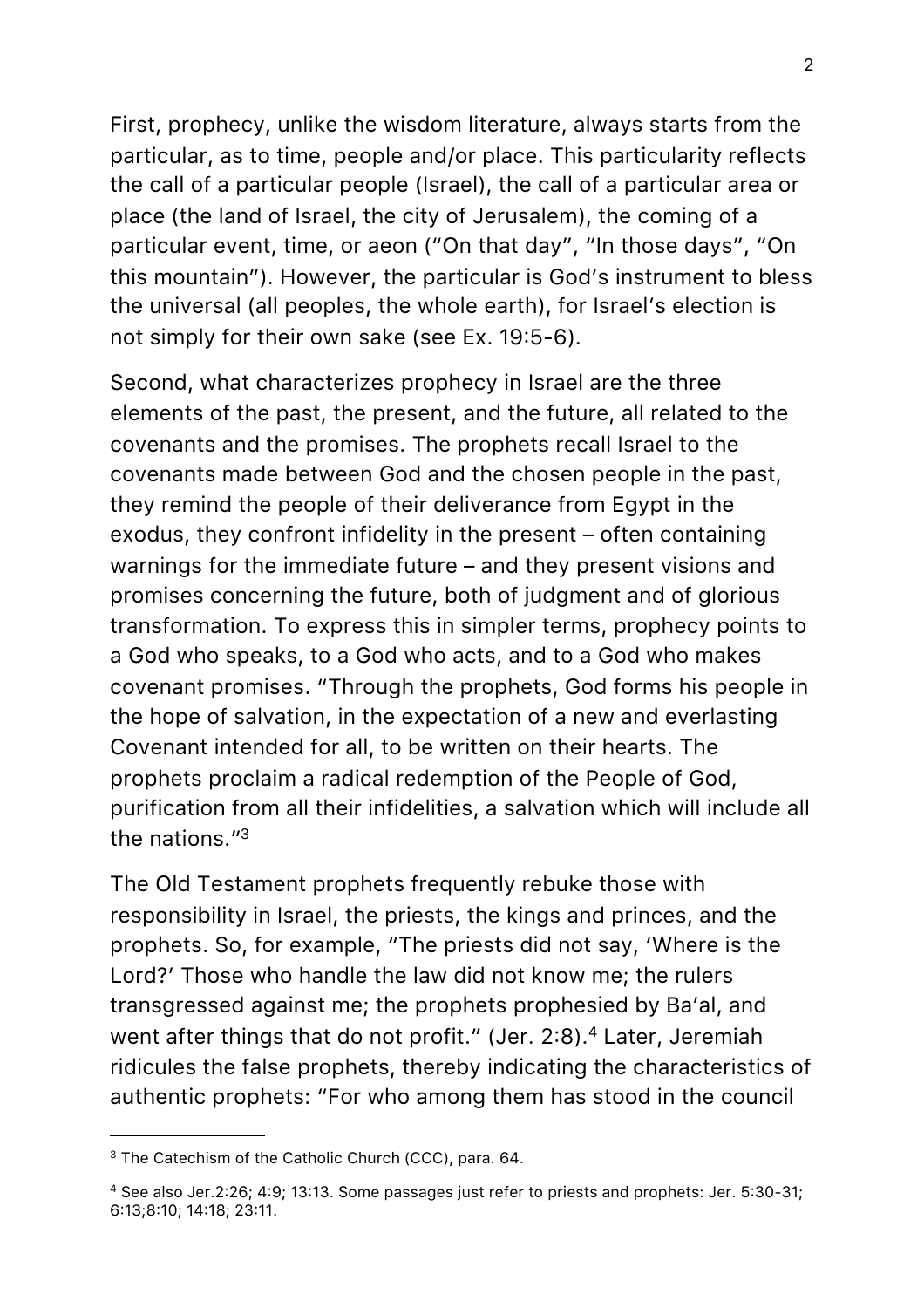of the Lord to perceive and to hear his word, or who has given heed to his word and listened?" (Jer. 23:18). This verse brings out a twofold pattern in prophecy: those who see, and those who hear.<sup>5</sup>

We can note that while the prophets confront priestly infidelity and condemn merely ritual sacrifice and worship, the liturgical worship of Israel is also characterized by this threefold reference to past, present, and future, particularly in the established feasts of Israel. This parallel indicates that any opposing of prophecy to ritual celebration as a matter of principle is mistaken. This worship pattern was then received and heightened in Christian liturgy, with the reference to the past being anchored in the memorial of the death, resurrection, and ascension of Jesus.

#### II. Prophecy in the New Testament Era

What happens to prophecy and the prophetic calling in the new covenant era? In the New Testament, there are several references to prophets, to the gift of prophecy, and to believers prophesying. In Ephesians, prophets play a foundational role together with apostles, "with the household of God [being] built upon the foundation of the apostles and prophets" (Eph. 2:20; see also Eph. 3:5). The prophets here are members of the Church, not the prophets of the Old Testament, for "God has appointed in the church first apostles, second prophets" (1 Cor. 12:28), an order that recurs in Eph. 4:11. This ministry of prophet is a more restricted category than those exercising the spiritual gift of prophecy mentioned in 1 Cor. 12:10, 14:1, 3-5, 29-32; Rom. 12:6. In relation to the former Paul asks a rhetorical question, "Are all prophets?" (1 Cor. 12:29), clearly expecting a negative answer, while two chapters later he writes about the spiritual gift not the ministry, "Make love your aim, and earnestly desire the spiritual gifts, especially that you may prophesy." (1 Cor. 14:1).

The book of Acts mentions prophets in the church of Jerusalem (Acts 11:27; 15:32) and in the church of Antioch (Acts 13:1). The first

<span id="page-2-0"></span><sup>5</sup> For prophets who see, refer to Is. 2:1; 30:10; Amos 1:1; and Hab. 1:1. In many other cases "the Word of the Lord came" to the prophet: Hos. 1:1; Joel 1:1; Jonah 1:1; Mic. 1:1; Zech 1:1.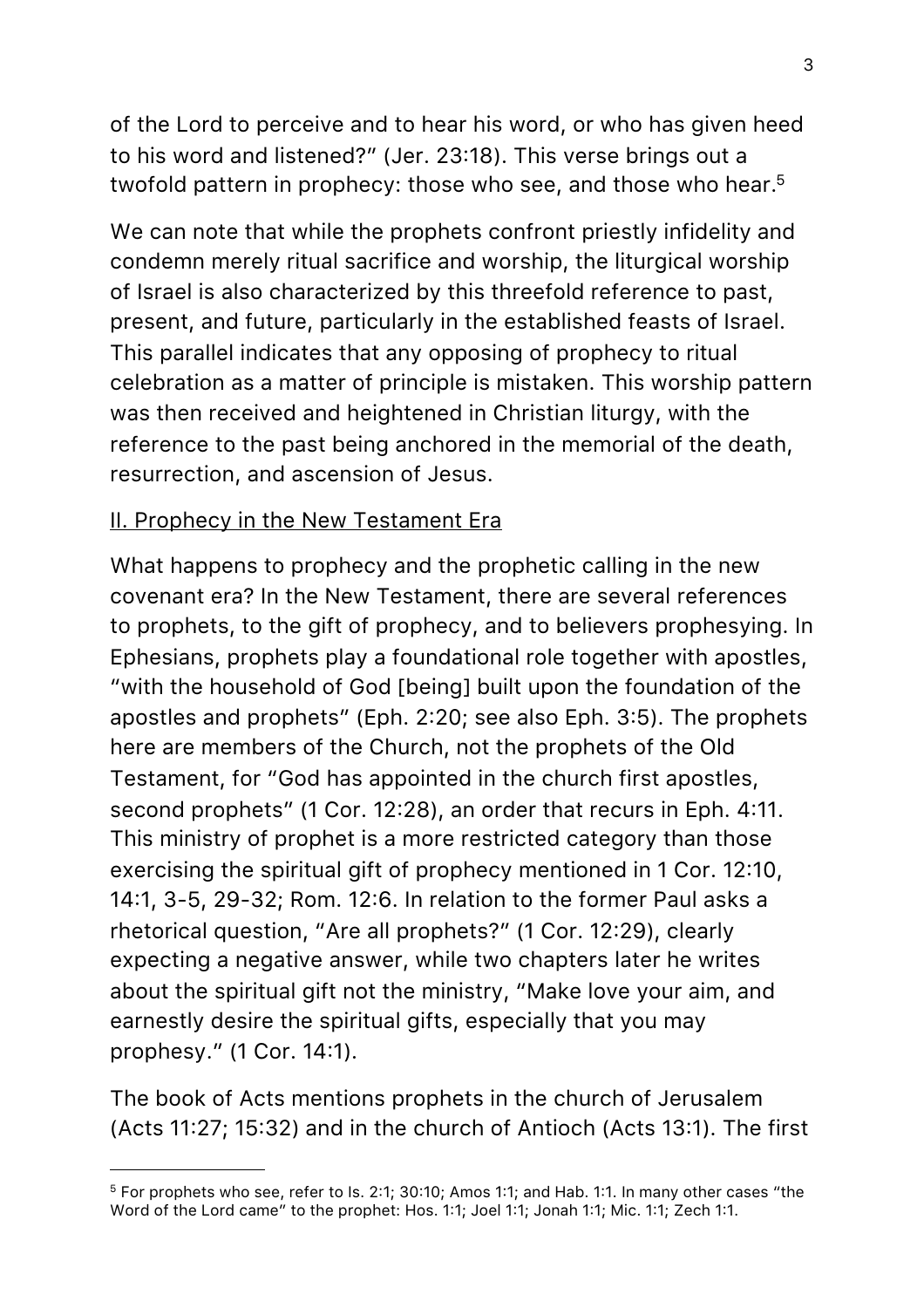sending out on mission – the first missionary journey of Barnabas and Paul – is a result of prophecy (Acts 15:2 – "the Holy Spirit said"). Specific mention is made of the prophet Agabus (Acts 11:28) and of the four daughters of Philip who prophesy (Acts 21:9). Finally, the whole book of Revelation is described as prophecy (Rev. 1:3; 22:19). Note the statement "For the testimony of Jesus is the spirit of prophecy" (Rev. 19:10) and the words of the angel, "I am a fellow servant with you and your brethren the prophets" (Rev. 22:9).<sup>[6](#page-3-0)</sup>

What is the role of prophecy in the first generations of the Church? Paul writes to the Corinthians: "he who prophesies speaks to men for their upbuilding (*oikodomēn*) and encouragement (*paraklēsin*) and consolation (*paramuthion*)." (1 Cor. 14:3). Does this statement refer only or mainly to those who prophesy but are not designated as prophets? It appears to present a much more limited role for the Christian prophet than for the prophets in Israel, for whom there was a role of social criticism, of admonishment, rebuke, and correction. Is the context in 1 Corinthians more domestic, a teaching for local gatherings of Christians rather than for the wider Church? However, *paraklēsis* in the New Testament suggests much more than nice encouraging and consoling words and was used to describe strong words of exhortation to communities undergoing persecution and martyrdom.

A key theological question for addressing the role of prophecy in the Christian Church is our understanding of **fulfilment**. Christian faith sees the person of Jesus Christ at the centre of history, as the Word of God who is the fullness of divine revelation and "in whom the fullness of deity dwells bodily" (Col 2:9). So the Second Vatican Council taught: "The Christian dispensation, therefore, since it is the new and definitive covenant, will never pass away; and no new public revelation is to be expected before the glorious manifestation of our Lord, Jesus Christ (see 1 Tim 6:14 and Tit 2:13).["7](#page-3-1)

<span id="page-3-0"></span><sup>6</sup> See also Rev. 10:7, 11; 11:3.

<span id="page-3-1"></span><sup>7</sup> Dogmatic Constitution on Divine Revelation, *Dei Verbum*, para 4, cited in CCC, para. 66.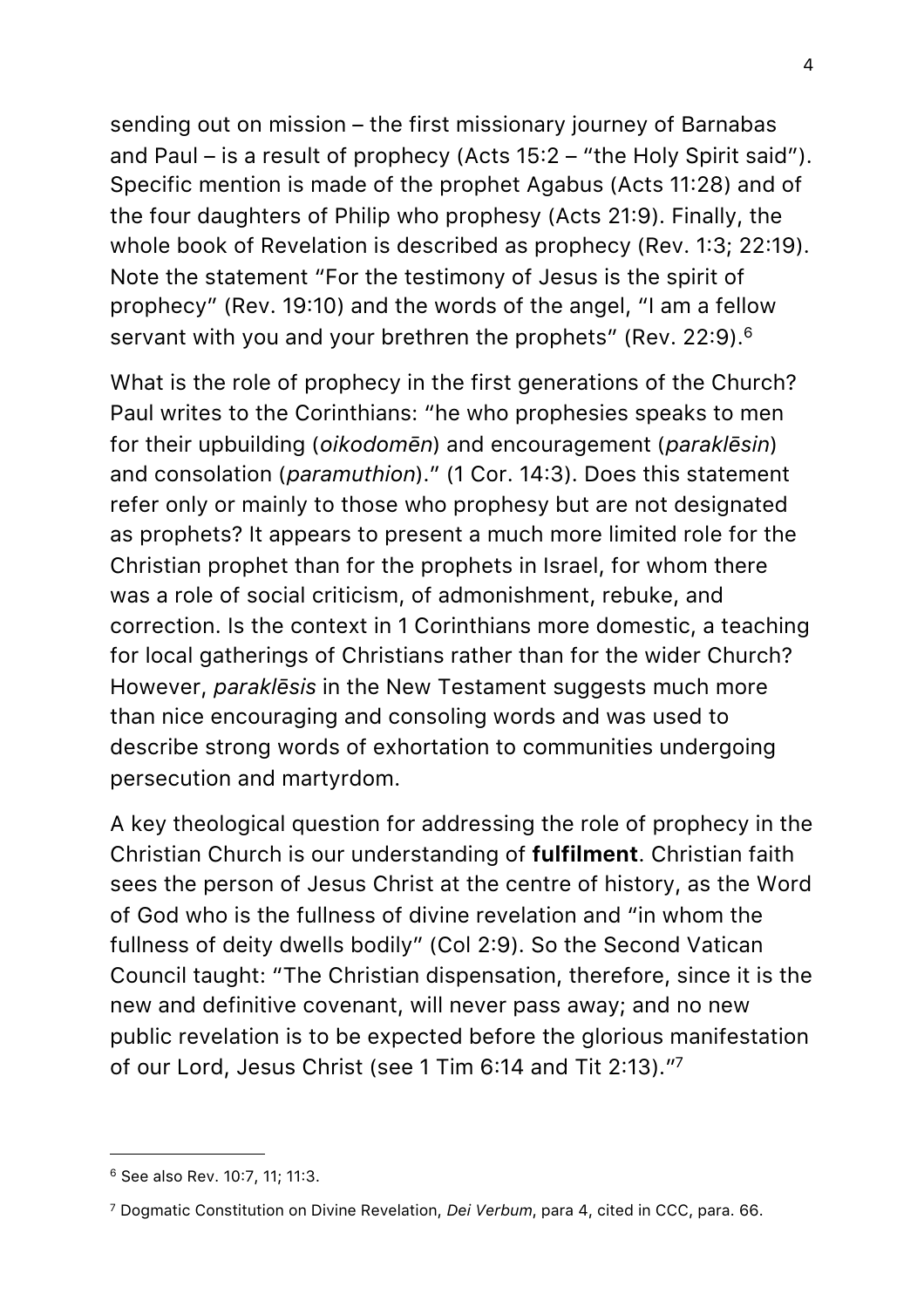Does this mean that prophecy in the New Covenant era has a different character from that in the Old Testament, a less important role that is no longer decisive for shaping the future of the people of God? It seems that such a conclusion was often drawn in practice, shown by the lack of theological attention to the role of prophets and prophecy in the New Testament, and by the widespread Christian assumption that all Old Testament prophecy has already been fulfilled in the coming of the Christ.

In his major work *Vraie et Fausse Réforme dans l'Eglise*, Yves Congar wrote about prophetism in the Church: "The prophecy of the biblical prophets is structuring for the people of God, it provides its form of faith, and is situated at the service of the "economy" which leads in Jesus Christ to the constitution of the universal cause of salvation for humankind. Ecclesial prophecy is located in the order of the Church's life; it presupposes the Church structure and is only exercised within the limits of this structure.["8](#page-4-0) Congar then cites the distinction of St Thomas Aquinas in relation to prophecy between structure and life: the Old Testament concerned both – structure to establish the faith and life for moral correction - but in the Church there is only the latter as moral correction is always needed[.9](#page-4-1)

Although Congar was a theological pioneer whose work on reform of the Church was not welcomed at the time,<sup>10</sup> this treatment does not do full justice to the place of prophecy and prophets in the New Testament. The exclusion of any structuring role for New Testament prophecy hardly accords with the apostolic affirmation concerning "the foundation of the apostles and prophets" (Eph. 2:20). What is

<span id="page-4-0"></span><sup>8</sup> Yves M-J. Congar, *Vraie et Fausse Réforme dans l'Eglise* (Paris: Les Editions du Cerf, 1950), my translation. The original reads : « La prophétie des prophètes bibliques est structurante pour le peuple de Dieu, elle lui donne sa forme de foi, elle se situe dans le service de l « économie » qui aboutit, en Jésus-Christ, à la constitution de la Cause universelle de salut pour les hommes. La prophétie du prophétisme ecclésial se situe dans l'ordre de la vie de l'Eglise; elle suppose donnée la structure de celle-ci et ne s'exerce que dans les limites de cette structure. » (p. 218).

<span id="page-4-1"></span><sup>9</sup> See Congar, op. cit., p. 219.

<span id="page-4-2"></span> $10$ After the publication of True and False Reform in 1950, the Vatican banned any further printing of the book and any translations of it into foreign languages. This was why no English translation was made in the years following this book's publication. An English translation of parts of the book was published in 2010.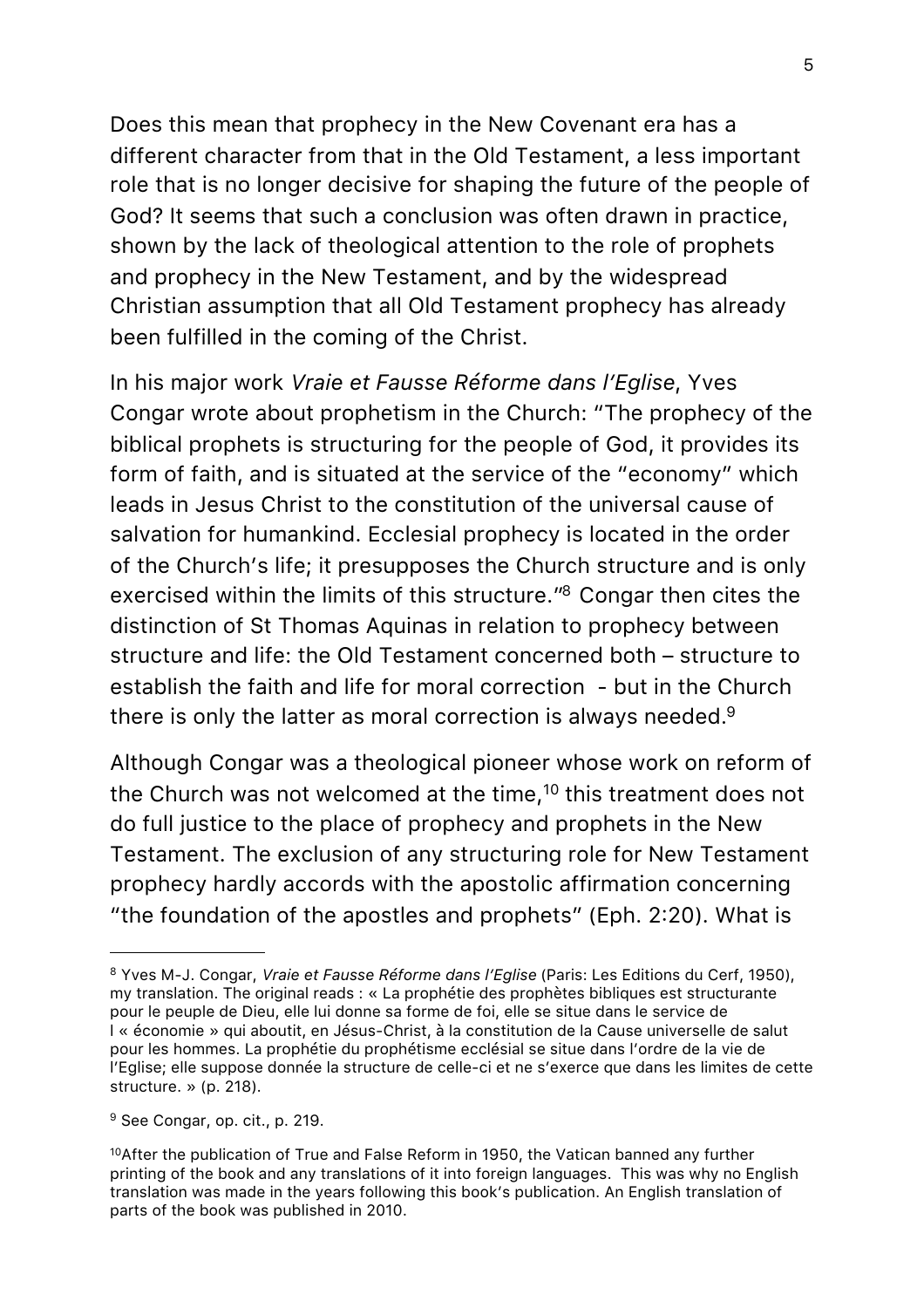missing is the messianic and eschatological orientation of all prophecy and the orientation to the coming Kingdom of God. These were also missing from St Thomas' treatment of prophecy in the *Summa Theologica* which focuses on knowledge of divine things<sup>11</sup>, so that the three kinds of truth are revealed to prophets: (i) things that can be known by natural means, but which are hidden from the prophet; (ii) supernatural truths only knowable by divine revelation; (iii) future events that cannot be naturally foreseen.<sup>12</sup>

I suggest that the distancing of the early Church from its roots in Israel aided by the problems arising from Montanism in the second century led to a weakening of the sense that the life and thinking of Jesus were oriented beyond the consummation of the cross to the eschatological fulfilment associated with his second coming. This question is often confused with the anticipation of an imminent fulfilment. But this consummation-orientation is there in Jesus whatever the conclusions about imminence. "I have earnestly desired to eat this Passover with you before I suffer; for I tell you I shall not eat it until it is fulfilled in the kingdom of God." (Luke 22:15-16)[.13](#page-5-2)

The polemic of Church Fathers against the Jews sought to prove that Jesus is the figure to whom all Old Testament prophecy pointed. This inadvertently contributed to a devaluation of prophecy in the New Testament era. For if all the promises are already fulfilled, then the Church is only living in the time of realized fulfilment and prophecy is at best recalling people to the existing fulfilment of the Old Testament promises in Christ.

A key question then becomes: How can the Church – how can Christian theologians – do full justice both to the fullness that is

<span id="page-5-0"></span><sup>&</sup>lt;sup>11</sup> "Prophets have a deeper knowledge of divine things than any other men" (S. T. II – II, q. 173, a. 1, obj. 1).

<span id="page-5-1"></span><sup>12</sup> S. T. II-II, q. 171, a. 3.

<span id="page-5-2"></span><sup>&</sup>lt;sup>13</sup> See also "For I tell you, you will not see me again, until you say, 'Blessed is he who comes in the name of the Lord.'" (Matt. 23:39). "I assign to you, as my Father assigned to me, a kingdom, that you may eat and drink at my table in my kingdom, and sit on thrones judging the twelve tribes of Israel." (Luke 22:29-30).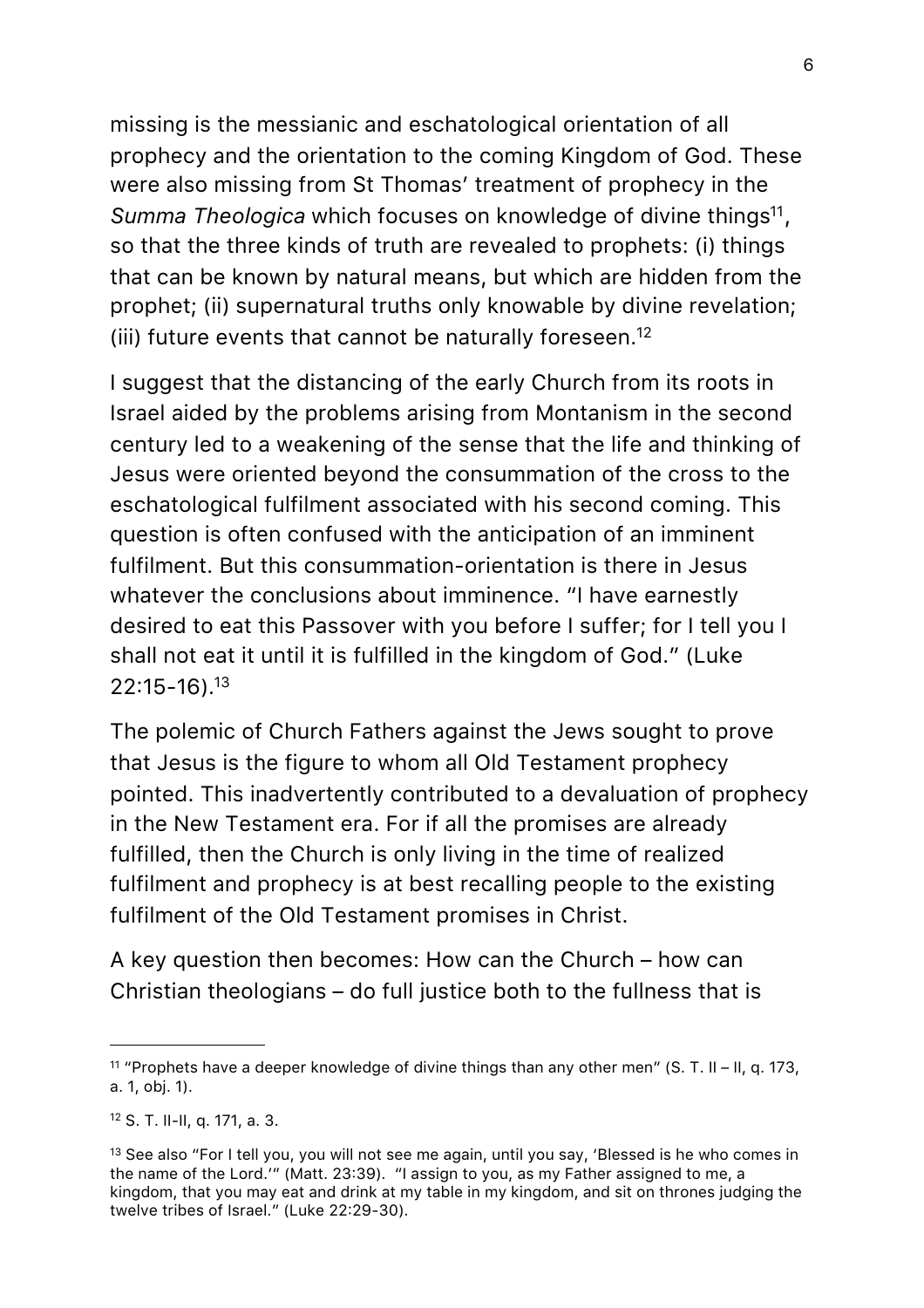already realized in the first coming of Jesus and to the fullness that is promised for the eschatological completion (second coming of the Lord, the resurrection of the dead, new heavens and a new earth)? The first fullness is grounded in the divinity of Jesus, in whom is all fullness - "For in him [Christ] the fullness of deity dwells bodily" (Col. 2:9) – while the second fullness is grounded in the economy of salvation that involves two comings of the Messiah/ Saviour - "so Christ, having been offered once to bear the sins of many, will appear a second time, not to deal with sin but to save those who are eagerly waiting for him." (Heb. 9:28). The two related fullnesses are at the heart of the mystery of Christ, that encompasses both his person and his mission. This tension resulting from the first fullness that reaches for the second fullness is indicated at the end of Ephesians 1: "and he has put all things under his feet and has made him the head over all things for the church, which is his body, the fullness of him who fills all in all." (Eph. 1:22-23)[.14](#page-6-0) 

 A holding together of these two forms of fullness requires a holding together in the New Testament era of the unity and coherence of the promises concerning a Messiah figure (a person), his mission, and his kingdom. There is a fullness in the Messiahhood of Jesus - "God has made him both Lord and Christ, this Jesus whom you crucified" (Acts 2:36) - and there is a fullness in the realization of the Messianic reign of Jesus that is still to come. This question is relevant to prophecy in the New Testament era, for New Testament prophecy is as fully directed to the coming messianic completion as was Old Testament prophecy. In the book of Revelation, a voice from heaven declares "that in the days of the trumpet call to be sounded by the seventh angel, the mystery of God, as he announced to his servants the prophets, should be fulfilled." (Rev. 10:7). The context (seventh and last angel, coming fulfilment of the mystery of God) points to the second fullness, as is also suggested in the next chapter, "Then the seventh angel blew his trumpet, and there were loud voices in heaven, saying: The kingdom of the world

<span id="page-6-0"></span> $14$  Is there a parallel here with the sufferings of Christ that are both complete (see Rom. 6:10; Heb. 7:27) and yet are to be completed (Col. 1:24)?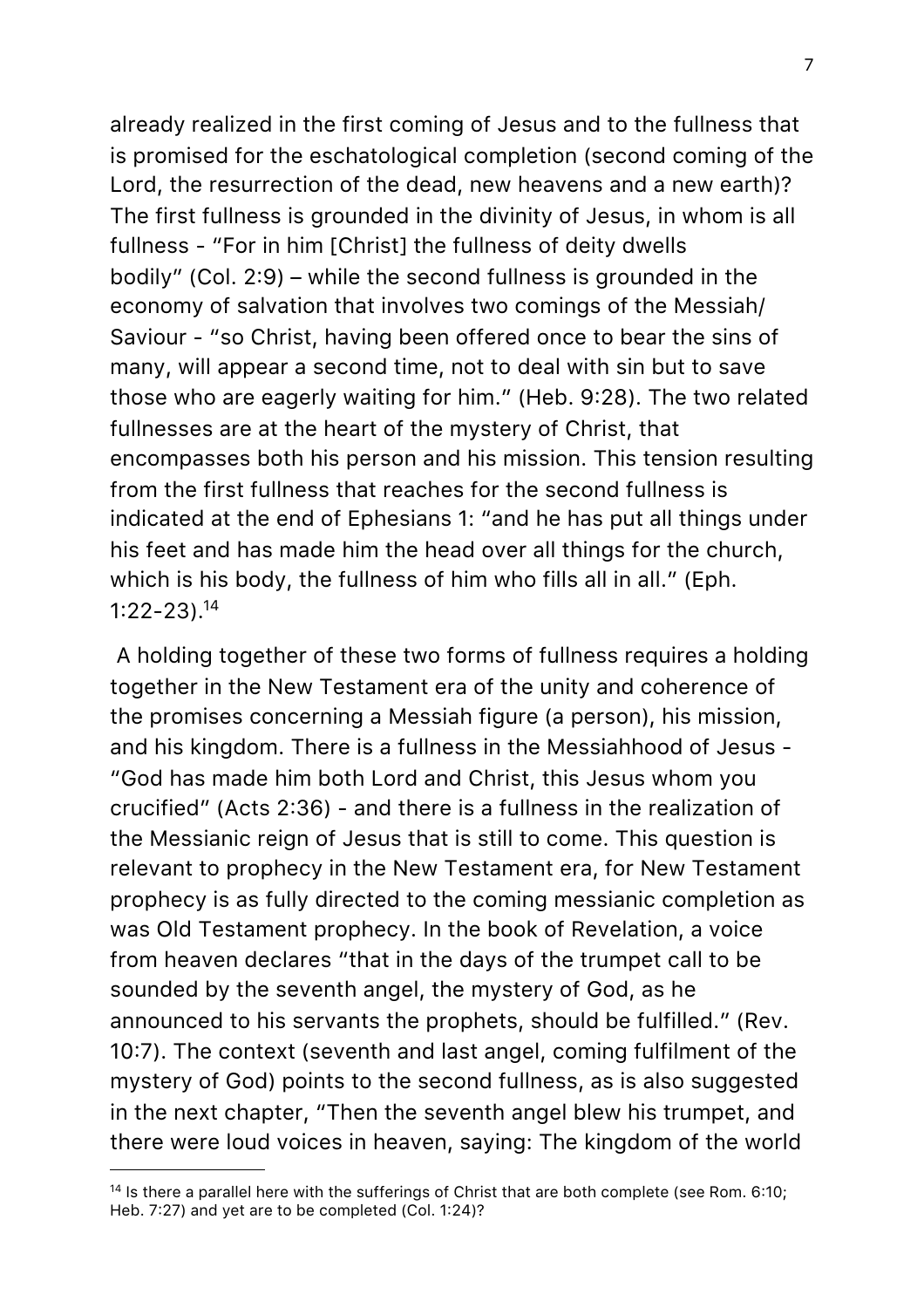has become the kingdom of our Lord and of his Christ, and he shall reign for ever and ever." (Rev. 11:15).

How is the function and character of New Testament prophecy shaped by the definitive teaching that the fullness of divine revelation is already given in the first coming of Christ for "Christ … is himself both the mediator and the sum total of revelation<sup>115</sup>? I am suggesting that this doctrine does not necessarily reduce the functions of prophecy in the New Testament as compared to Old Testament prophecy. It requires only that prophetic utterance in the age of the Church cannot add to the deposit of faith, and that it is controlled by the once and for all revelation in God's only begotten Son[.16](#page-7-1)

The eschatological and messianic character of prophecy underpins its ecclesial nature. The "end-times" promises are given to the people with whom God has made covenant: Israel as people of God in the Old Testament, and the Church as people of God (not a substitute people, but the Church of Jews and Gentiles), that has become body of the Messiah (Christ) in the New Testament. Acts 3:18 – 26 is a key passage for understanding how the Jewish apostles reinterpreted the prophetic promises to Israel in the light of the death and resurrection of Jesus. Peter's message cites the prophecies that have already been fulfilled ("that his Christ should suffer" Acts 3:18) and then speaks of the fulfilment of "all that God spoke by the mouth of his holy prophets from of old" at "the time for "the restoration (*apokatastasis*) of all things" (Acts 3:21).

This rehabilitation of prophecy in the New Testament era necessarily involves an appreciation of Jesus himself as prophet. Yes, Jesus is more than a prophet, but he is also prophet. *Lumen Gentium* teaches that "Christ is the great prophet who proclaimed the kingdom of the Father both by the testimony of his life and by

<span id="page-7-0"></span><sup>15</sup> *Dei Verbum,* para. 2.

<span id="page-7-1"></span><sup>&</sup>lt;sup>16</sup> In John's Gospel, the Holy Spirit "will declare to you the things that are to come." (John 16:13).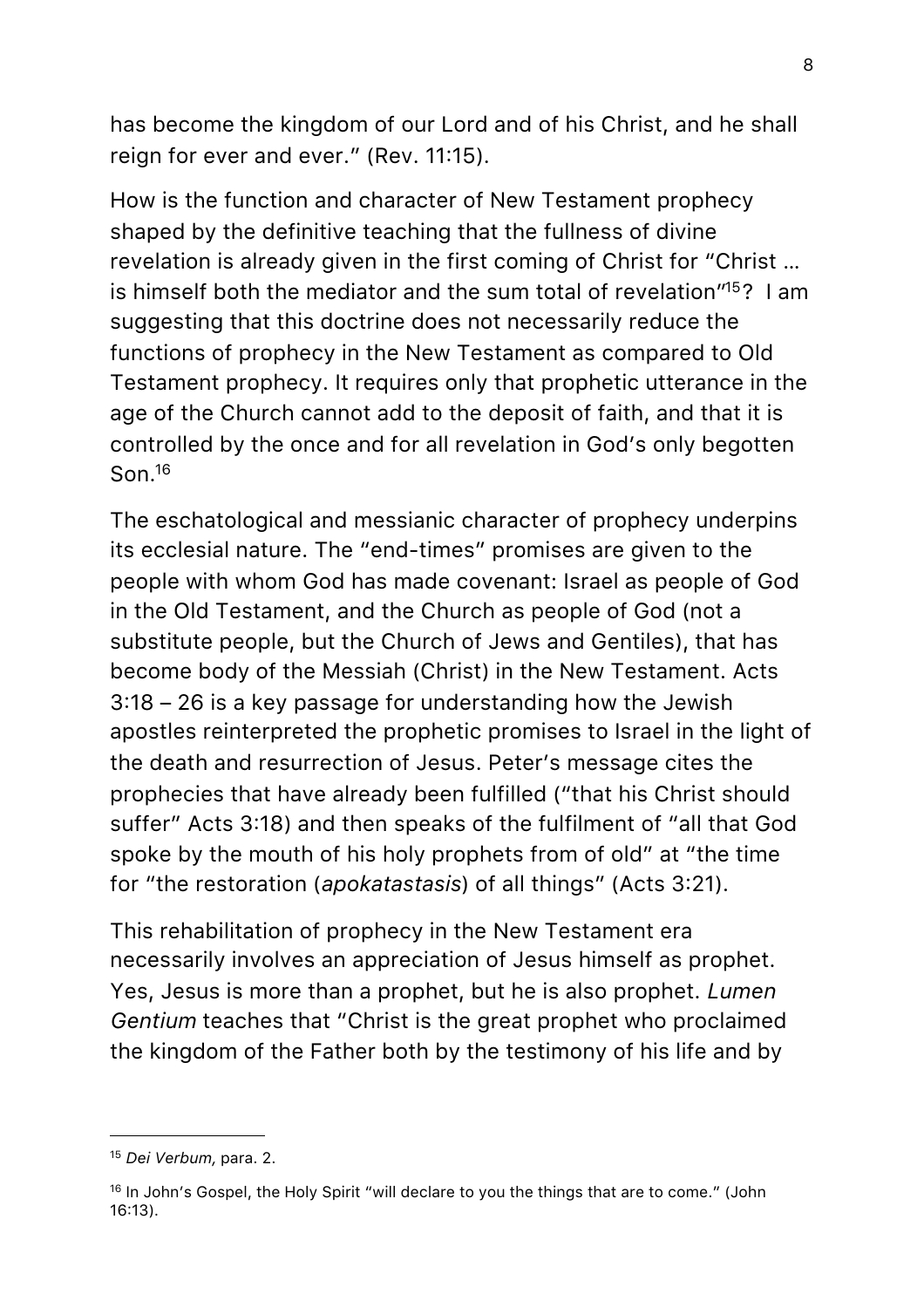the power of his word.["17](#page-8-0) During his earthly ministry, he acts in a charismatic manner led by the Holy Spirit, so that he is recognized as a prophet (see Matt. 16:14; 21:11; Mark 6:15; Luke 7:16,39; 24:19; John 6:14). Jesus heals, he gives prophetic words, he effects works of power. He can be said to be exercising the charisms that are listed in 1 Cor. 12:8-10. But at the same time he acts to structure the future community of his disciples. In effect, he was giving the institutional dimension of the Church its basic shape, most obviously in the call of the Twelve, the role of Peter as leader of the Twelve, and the institution of the eucharist at the Last Supper with the command "Do this in memory of me." (Luke 22:19). After the resurrection, the Eleven are told to baptize (Matt. 28:19; see also Mark 16:16), and according to John, they are given the power to forgive sins (John 20:23). All is then enlivened by the Spirit of God that descends at Pentecost.

Jesus does not belong to the governmental structure of Israel. He does not come from the priestly tribe of Levi: "For it is evident that our Lord who descended from Judah, and in connection with that tribe Moses said nothing about priests." (Heb. 7:14). But neither is he a trained rabbi. Even at the age of twelve, "all who heard him [in the temple] were amazed at his understanding and his answers" (Luke 2:47). The people in Capernaum "were astonished at his teaching, for he taught them as one who had authority, and not as the scribes." (Mark 1:22). In other words, Jesus acted in a charismatic way outside the official structures of Israel. In this charismatic way, he fashioned the basic structure of what we know as the Church. But he fashioned the new structures in full respect of the heritage and calling of Israel. So he chooses twelve apostles, clearly because there are twelve tribes of Israel. It would seem in Matthew that the Twelve are to be the leaders of the Israel receiving him as Messiah: "Truly, I say to you, in the new world, when the Son of man shall sit on his glorious throne, you who have followed me will also sit on twelve thrones, judging the twelve tribes of Israel." (Matt. 19:28; see also Luke 22:30). Likewise, the eucharist is

<span id="page-8-0"></span>17 LG, 35.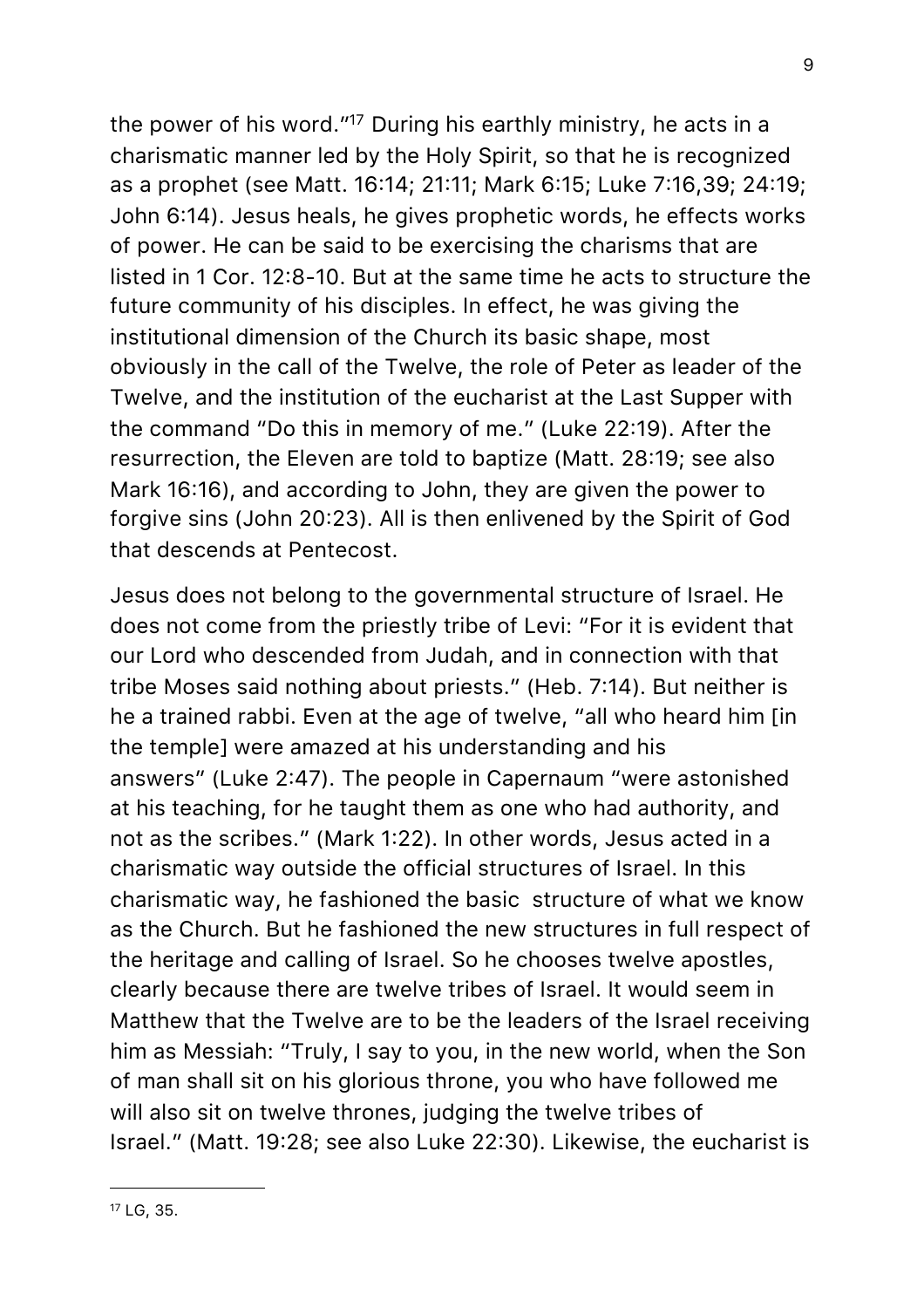fashioned from the celebration of the feast of Passover. Jesus gives instructions to prepare to celebrate Passover together: "Where is the guest room, where I am to eat the Passover with my disciples?" (Luke 22:11).

I will return to this question of the relationship between the institutional and the charismatic. But here I note simply that we should really speak of the charismatic and the institutional, not the other way round, since the charismatic comes first. The call of the Twelve, the institution of the Eucharist, these are charismatic acts.

# III. The Prophetic as a Key Element in the Larger Category of the Charismatic

In this dialogue, prophecy is being considered in the context of a longer reflection on the charisms. It may be helpful for the reflection on prophecy to make some general comments about charisms and from that foundation to return to the prophetic. At Pentecost 1998 Pope John Paul II made a remarkable statement: "Whenever the Spirit intervenes, he leaves people astonished. He brings about events of amazing newness; he radically changes persons and history. This was the unforgettable experience of the Second Vatican Ecumenical Council during which, under the guidance of the same Spirit, the Church rediscovered the charismatic dimension as one of her constitutive elements." The pope went on to state: "The institutional and charismatic aspects are co-essential as it were to the Church's constitution.["18](#page-9-0) This suggests that these two elements are best understood in their distinction and mutual complementarity.

What are the differences between the institutional and the charismatic? I suggest that the institutional dimension of the Church comprises all those elements that are permanent, given from the foundation, without which there would simply be no Church framework at all. In this sense the institutional dimension is made up of the Word of God, the liturgy and the sacraments, including the basic structures of ministry within the Church. The institutional

<span id="page-9-0"></span><sup>&</sup>lt;sup>18</sup> Both sentences are cited from John Paul II's address to Ecclesial Movements and New Communities on May 30, 1998, para. 4.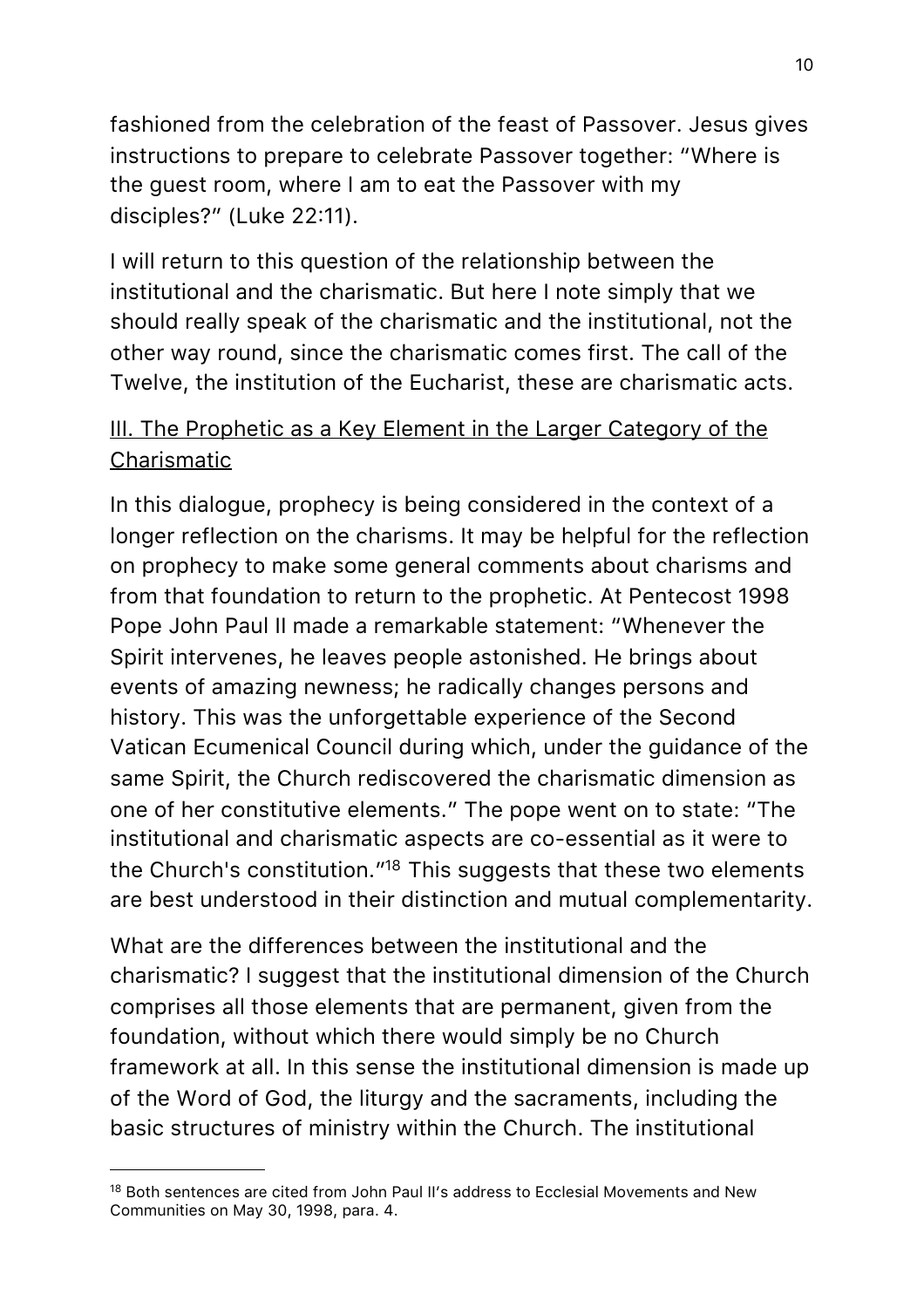should not be equated with the bureaucratic or the routine. By contrast, the charismatic element represents the unpredictable workings of the Holy Spirit that cannot be humanly planned or codified. "The *pneuma* blows where it chooses, and you hear the sound of it, but you do not know where it comes from or where it goes." (John 3:8).

Thus there are two different yet complementary ways in which the Holy Spirit is given to and within the Church. One way is "institutional" (i.e. instituted), which still needs the Holy Spirit to become the vehicle of divine life. We see this from the epiclesis prayers in the eucharist, and in other sacramental rites, such as confirmation and the conferral of holy orders. The other way is "charismatic" and has the character of an outpouring, or an unexpected manifestation of God's working. John Paul II saw the new ecclesial movements and communities, whose representatives had gathered in Rome at Pentecost 1998, as evidence of this rediscovery of the charismatic dimension: "You, present here, are the tangible proof of this "outpouring" of the Spirit.["19](#page-10-0)

One question that arises here is whether the charismatic dimension comes primarily from the ministry of the risen and ascended Lord and the outpouring of the Holy Spirit on the day of Pentecost. This can be suggested by Eph. 4:8-11, where after the citation "When he ascended on high he led a host of captives and he gave gifts to men" (4:8), he writes, "And his gifts were that some should be apostles, some prophets, some evangelists, some pastors and teachers" (4:11).[20](#page-10-1) Or is the charismatic dimension in Christian ministry in some way grounded in the sending out of the disciples by Jesus during his earthly ministry, when he told them "Heal the sick, raise the dead, cleanse lepers, cast out demons" (Matt. 10:8)? In other words, do both the institutional and the charismatic dimensions have a foundation in the earthly ministry of Jesus, with their full empowerment at Pentecost following his ascension? Or is

<span id="page-10-0"></span> $19$  Ibid., para. 5.

<span id="page-10-1"></span> $20$  This is an interpretation found among some new charismatic teachers affirming a contemporary ministry of apostles and prophets.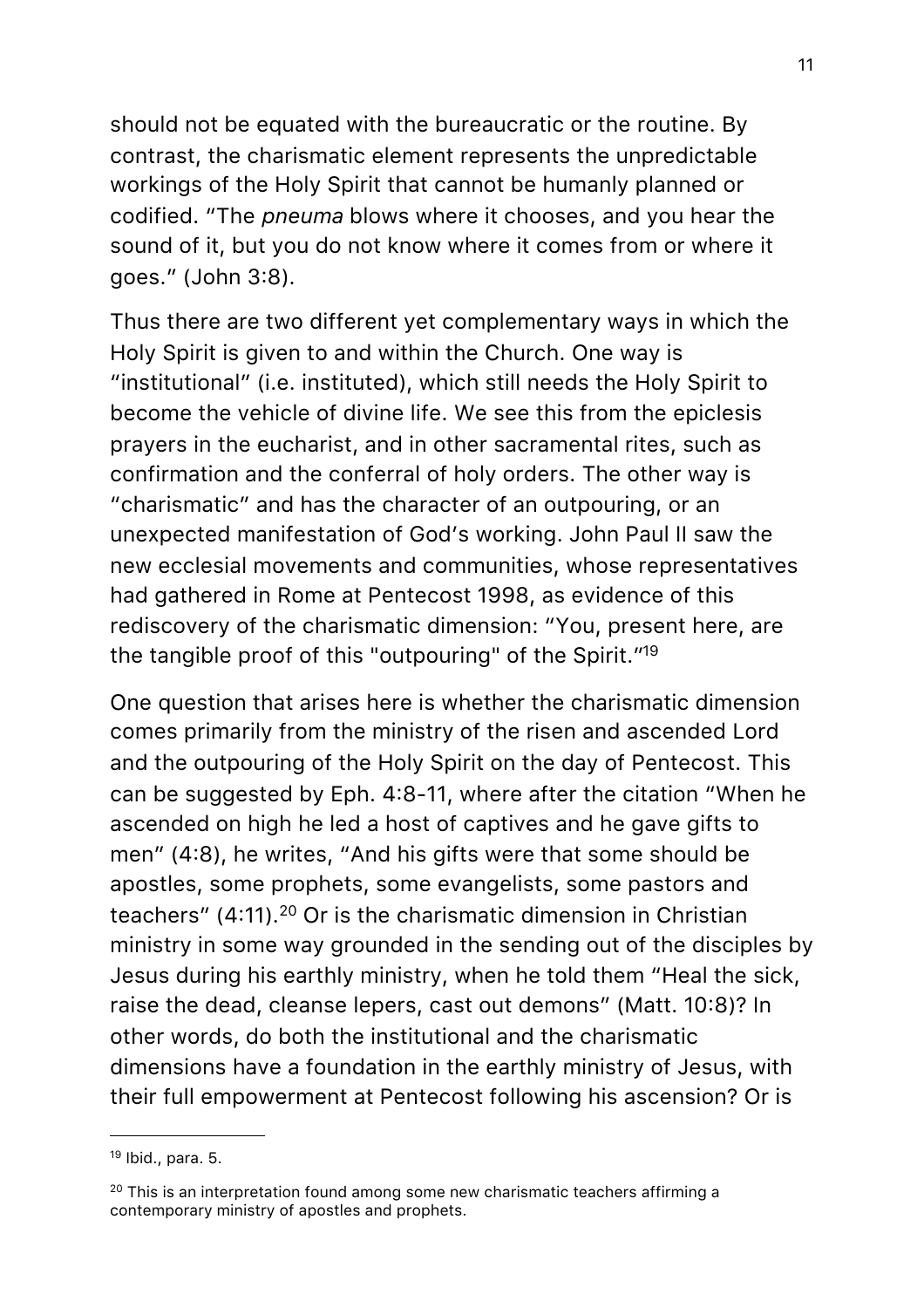the institutional more rooted in the earthly ministry than the charismatic?

The charismatic dimension of the Church is wider than the exercise of charisms. I see at least three distinct manifestations of the charismatic in the history of the Catholic Church: (1) the regular exercise of Christian ministry and service in which the Holy Spirit is active without any element of unexpected irruption or outpouring; (2) the unexpected working of the Holy Spirit manifest in new initiatives within the Church, both personal and corporate (most evident in the origin and foundation of new religious orders and congregations, and more recently in the rise of new forms of community) $21$ ; (3) the manifestation of the spiritual gifts by which Christians can speak or act in a way that does not have its origin in themselves, but is received from the Lord:<sup>22</sup> this is a "manifestation" of the Spirit for the common good" in the sense that St Paul writes in 1 Cor. 12:7. In my understanding, the gifts called

"spiritual" (*charismata pneumatika*) are distinctive within the wider category of charisms by being "manifestations of the Spirit" in this senses[.23](#page-11-2) We might want to add a fourth category, the manifestation of the charismatic in Christian martyrdom. Teaching on martyrdom appears first in Catholic magisterial documents with John Paul II, who spoke of "the highest point of the life of grace, martyria unto death".[24](#page-11-3) Since martyrdom is the most total witness to Christ, made possible through the Holy Spirit, it necessarily has a striking charismatic and prophetic character.

<span id="page-11-0"></span><sup>&</sup>lt;sup>21</sup> The Council's Decree on Religious Life presents the origins of forms of consecrated life in terms of inspiration by the Holy Spirit speaking of "a great variety of gifts" (*Perfectae Caritatis*, para. 1; see also para. 8).

<span id="page-11-1"></span><sup>&</sup>lt;sup>22</sup> This gift is described in the ICCRS document on Baptism in the Holy Spirit in this way: "Prophecy is speech inspired by the Spirit, communicating a message that is not one's own but comes from God." (p. 49).

<span id="page-11-2"></span><sup>23</sup> See 1 Cor. 12:1; 14:1.

<span id="page-11-3"></span><sup>24</sup> *Ut Unum Sint,* para. 84; see also *Veritatis Splendor* (1993), paras. 90-93. Very recently (May 25, 2014) Pope Francis mentioned an "ecumenism of suffering" in his message at the joint liturgy celebrated with Patriarch Bartholomew in Jerusalem: "When Christians of different confessions suffer together, side by side, and assist one another with fraternal charity, there is born an ecumenism of suffering, an ecumenism of blood, which proves particularly powerful not only for those situations in which it occurs, but also, by virtue of the communion of the saints, for the whole Church as well."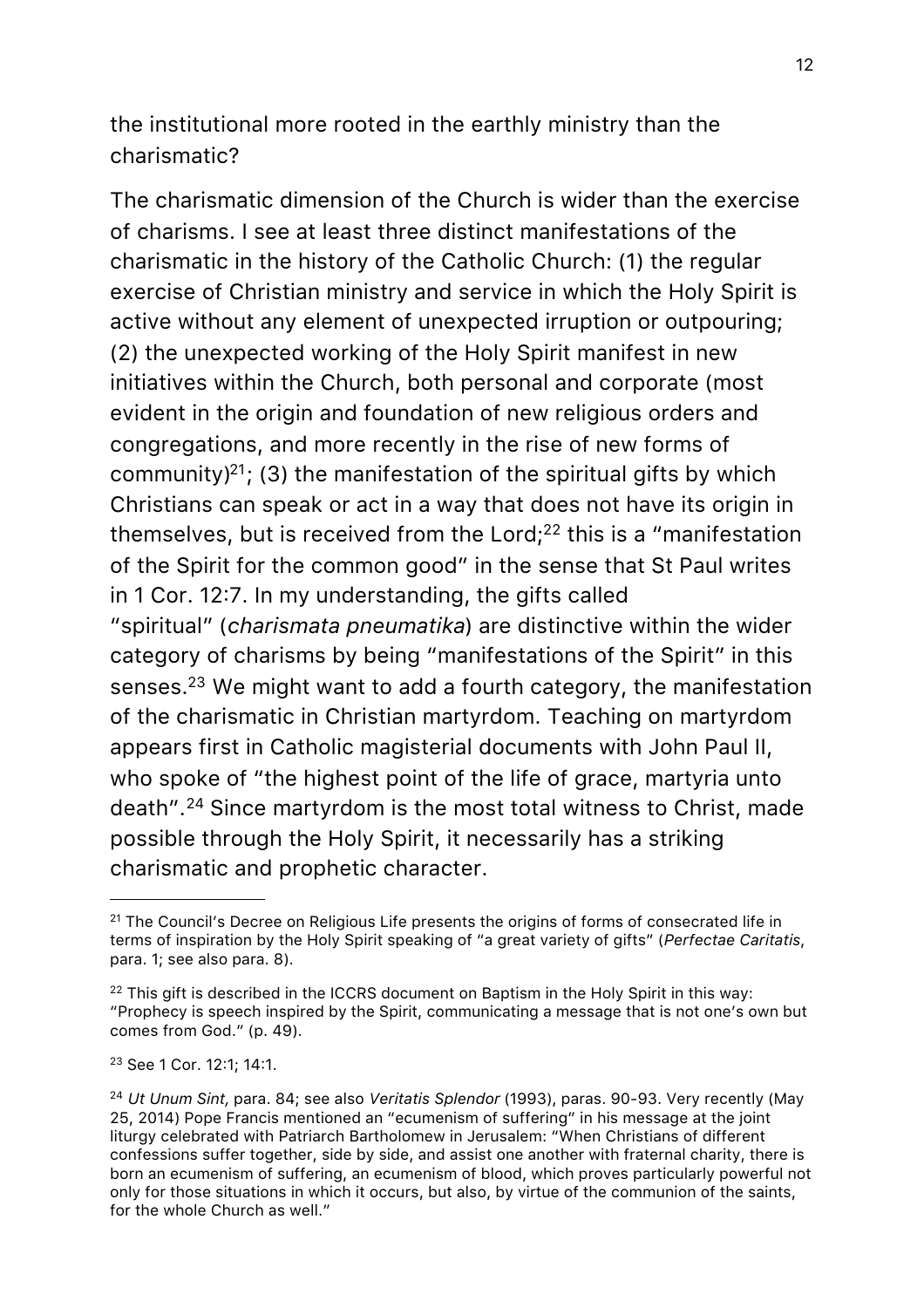Here it may be useful to reflect on the contribution of the charismatic renewal in the Catholic Church to the new awareness of the Church's charismatic dimension. Obviously, the greater attention given to the Holy Spirit reflects several influences, not least the witness of the Churches of the East, particularly during the Second Vatican Council, and the development of Catholic biblical scholarship.<sup>[25](#page-12-0)</sup> But the specific attention now being given to charisms owes something to the Renewal movement. It is within the charismatic renewal that charisms are a constant feature of Christian life, and that the term enters into Catholic terminology. In 2008, Benedict XVI commented: "one of the positive elements and aspects of the Community of the Catholic Charismatic Renewal is precisely their emphasis on the charisms or gifts of the Holy Spirit and their merit lies in having recalled their topicality in the Church.["26](#page-12-1) I suggest that the manifestation of the pneumatic charisms (*charismata pneumatika*) most clearly manifests the character of the charismatic in a wider sense. In other words, without a regular presence and exercise of the spiritual gifts, any Christian communion is unlikely to have an adequate understanding of the charismatic dimension and to pay proper attention to the full range of charisms in its teaching and formation.

Applying this to prophecy, we can say that as the charismatic dimension of the Church is wider than the exercise of charisms, the prophetic dimension and role of the Church is wider than the exercise of the charism of prophecy. We can also say that the manifestation of prophecy in the charismatic renewal manifests the fundamental character of the prophetic to the wider Church, makes the Church more conscious of this dimension in her life, and purifies or corrects looser and less biblical attributions of prophetic qualities.

<span id="page-12-0"></span><sup>25</sup> It is instructive here to compare the two papal encyclicals on the Holy Spirit, *Divinum Illud Munus* of Leo XIII (1897) and *Dominum et Vivificantem* of John Paul II (1986) to see how much more biblical is the second.

<span id="page-12-1"></span><sup>&</sup>lt;sup>26</sup> Address to Catholic Fraternity of Charismatic Covenant Communities and Fellowships, 31 October, 2008.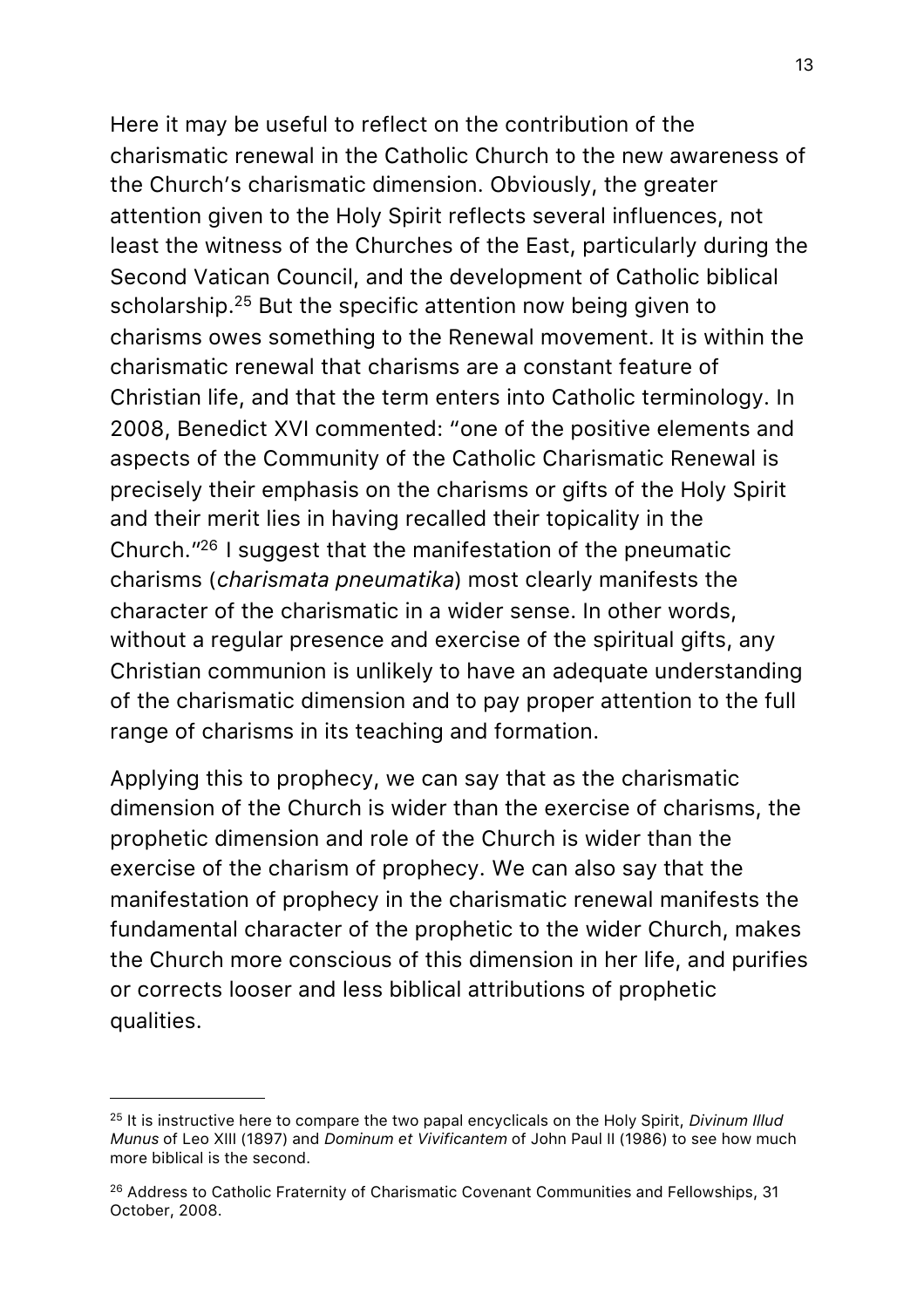There are cogent reasons for seeing the prophetic as the most foundational element in the charismatic dimension of the Church. This "primacy" of the prophetic stems from the primacy of the Word. In Catholic life, this primacy is expressed in the fact that all liturgies begin with a liturgy of the Word. In the Council document on priests, the first task of the priest is to be a minister of the Word.<sup>27</sup> Here there is a recognition that faith comes from hearing the Word (see Rom. 10:17).

As the charismatic is related to the institutional, and the Holy Spirit to the Word of God, the exercise of the prophetic has a necessary relation to the liturgy of the Church. This relationship should not be reduced to the exercise of spiritual gifts within liturgical celebrations as easily happens. What is vital is that local communities of faith have a strong liturgical expression and are open to the charismatic. Where this is the case, the liturgy shapes the framework of understanding, helps to ensure its Trinitarian and Christocentric character, and grounds it in the church dispensation between the first and second comings of the Lord[.28](#page-13-1) This is the most fundamental protection against group exaggeration of the charismatic and people being led astray by deviant words.

# IV: The Exercise of Prophecy today: Pastoral Implications and Discernment

I ask now how the three aspects of the work of the Holy Spirit listed above apply to the prophetic work of the Spirit. If the charism of prophecy makes manifest the nature of the prophetic in a wider sense, then it may help to examine the three aspects in the reverse order, moving from the least specific to the most specific, from the more implicit to the most explicit.

*The regular exercise of Christian ministry and service in which the Holy Spirit is active without any element of irruption or outpouring.* The Dogmatic Constitution *Lumen Gentium* teaches that "The holy

<span id="page-13-0"></span><sup>27</sup> *Presbyterorum Ordinis,* para. 4.

<span id="page-13-1"></span><sup>28</sup> See CCC, para. 1076.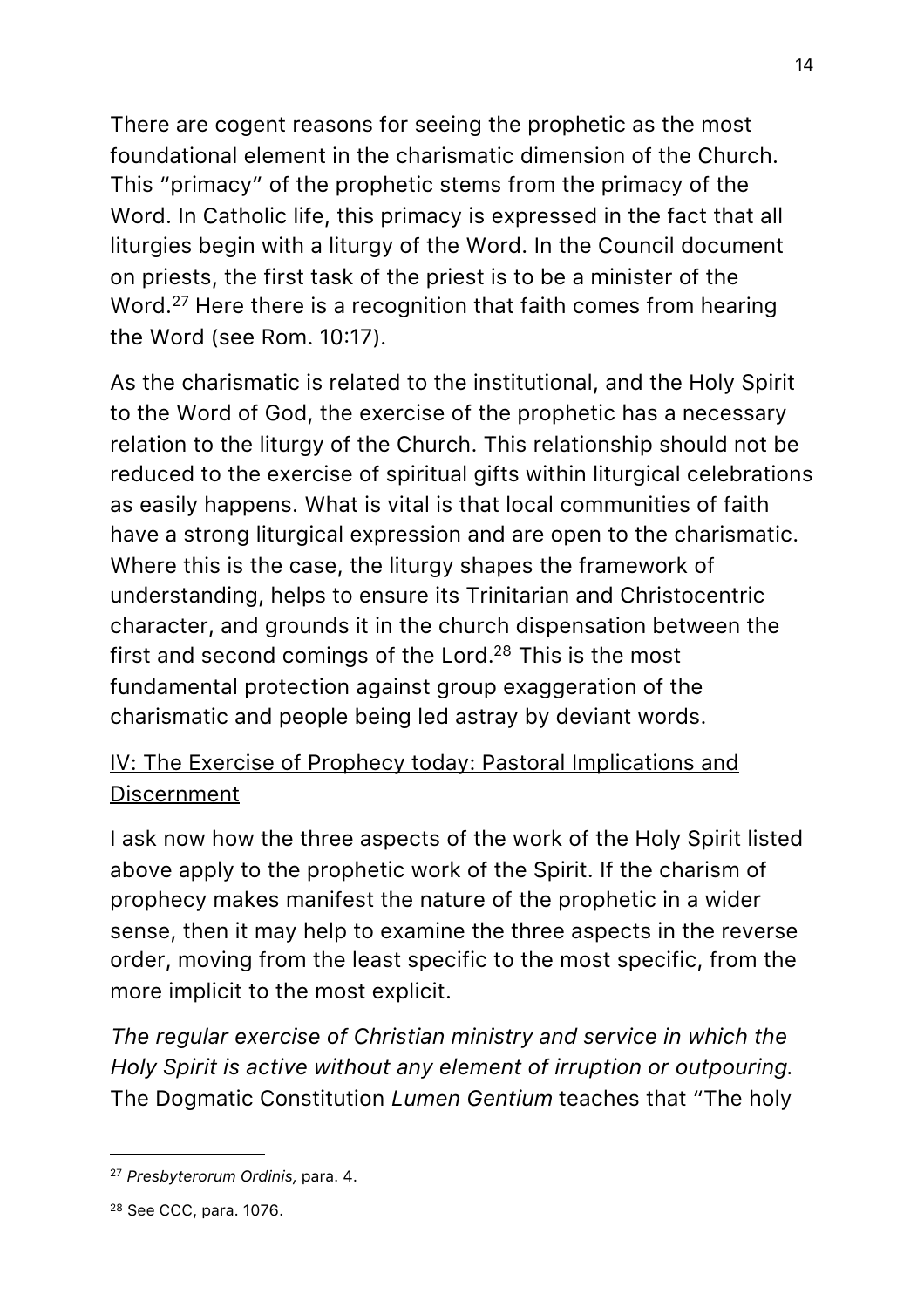people of God shares also in Christ's prophetic office.["29](#page-14-0) Rather surprisingly, since prophecy is a "Word-gift", the Council did not relate this prophetic dimension to preaching the Word of God<sup>30</sup>, though in the chapter on the Laity it is stated: "Christ is the great prophet who proclaimed the kingdom of the Father both by the testimony of his life and by the power of his word. Until the full manifestation of his glory, he fulfils this prophetic office, not only through the hierarchy who teach in his name and by his power, but also through the laity.["31](#page-14-2) The last part of this passage is cited in the Catechism of the Catholic Church under the heading "Participation in Christ's prophetic office["32.](#page-14-3) However, Benedict XVI wrote about the liturgical homily: "The faithful should be able to perceive clearly that the preacher has a compelling desire to present Christ, who must stand at the centre of every homily. For this reason preachers need to be in close and constant contact with the sacred text; they should prepare for the homily by meditation and prayer, so as to preach with conviction and passion.["33](#page-14-4) This is virtually a commendation for a prophetic preaching in which the preacher receives illumination from the Holy Spirit.

In the same section of the Catechism we read: "Lay people also fulfil their prophetic mission by evangelization["34.](#page-14-5) Evangelization belongs to this category of regular Christian witness, stemming from baptism, rather than being unexpected new initiatives of the Holy Spirit. Of course, there are instances where individuals are impelled by the Holy Spirit to evangelize a particular person or in a particular situation. But this illustrates the interaction between these forms of the Holy Spirit's activity rather than invalidating the categorization.

<span id="page-14-2"></span>31 LG, para. 35.

<span id="page-14-3"></span>32 CCC, para. 904.

<span id="page-14-5"></span>34 CCC, para. 905.

<span id="page-14-0"></span><sup>29</sup> LG, para. 12.

<span id="page-14-1"></span> $30$  However, the Catechism links the prophetic with proclamation in para. 1070. LG treats the *sensus fidelium* as sharing in the prophetic ministry of Christ (LG, para. 12; CCC, para. 904).

<span id="page-14-4"></span><sup>33</sup> Benedict XVI, *Verbum Domini* (2010), para. 59.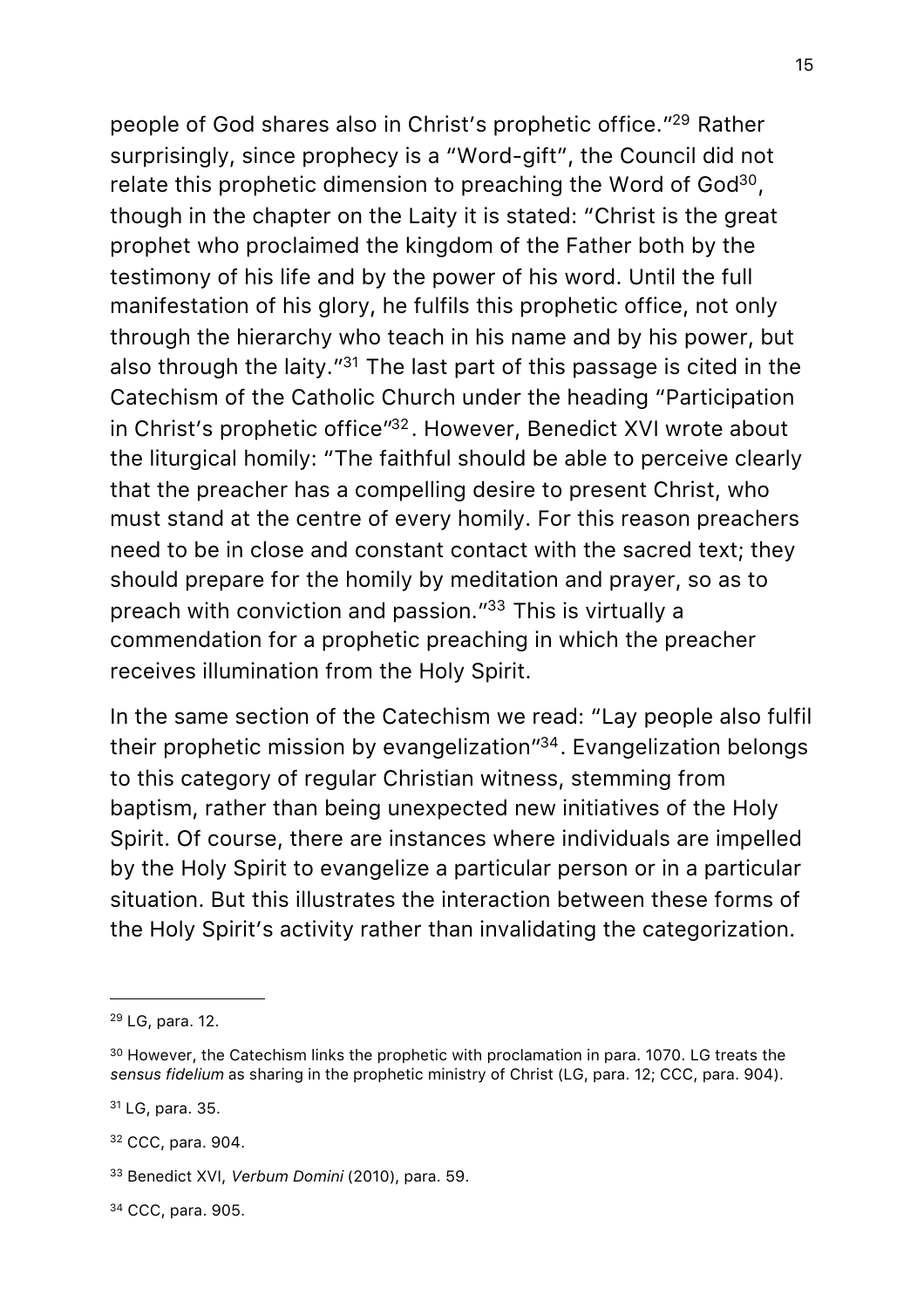In regular Catholic usage, particularly among the more educated and the most socially committed, the term "prophetic" is most commonly used in reference to bold statements and actions protesting against injustice, oppression and the current world (dis)order. This is a legitimate and proper usage when the bold utterances are coming from an identification with Christ and are accompanied by a vision of the coming kingdom of God. The constant insistence of Pope Francis on the special place of the poor in God's people, what he calls "this divine preference"<sup>35</sup> has a prophetic dimension as a revelation of the heart of the Father that contests the established and received orders of society and Church.

*The unexpected working of the Holy Spirit manifest in new initiatives within the Church, both personal and corporate.* John Paul II and Benedict XVI clearly saw the rise of the new ecclesial movements and other new communities as a charismatic occurrence (see above). This is in fact a contemporary manifestation of the charismatic dimension of the Church of a long-standing pattern in Catholic life. The Council Decree on Religious Life had spoken of "very many institutes, clerical and lay … endowed with gifts which vary according to the grace that is given to them.["36](#page-15-1) So the term "charism" has come to be used in relation to the distinctive gifts and callings of monastic and religious congregations, particularly of their founders. Such new foundations would always seem to have a prophetic dimension.

*The manifestation of prophecy as a gift from on high*. In the spiritual gift of prophecy Christians speak a message that does not have its origin in themselves, but is received from the Lord.<sup>37</sup> This exercise of prophecy as a regular element in Christian life is a particular characteristic of the charismatic renewal. What is distinctive about the charismatic renewal is the restoration of charisms as part of

<span id="page-15-0"></span><sup>35</sup> *Evangelii Gaudium*, para. 198.

<span id="page-15-1"></span><sup>36</sup> *Perfectae Caritatis,* para. 8. This paragraph then cites 1 Cor. 12:4.

<span id="page-15-2"></span><sup>&</sup>lt;sup>37</sup> This gift is described in the ICCRS document on Baptism in the Holy Spirit in this way: "Prophecy is speech inspired by the Spirit, communicating a message that is not one's own but comes from God." (p. 49).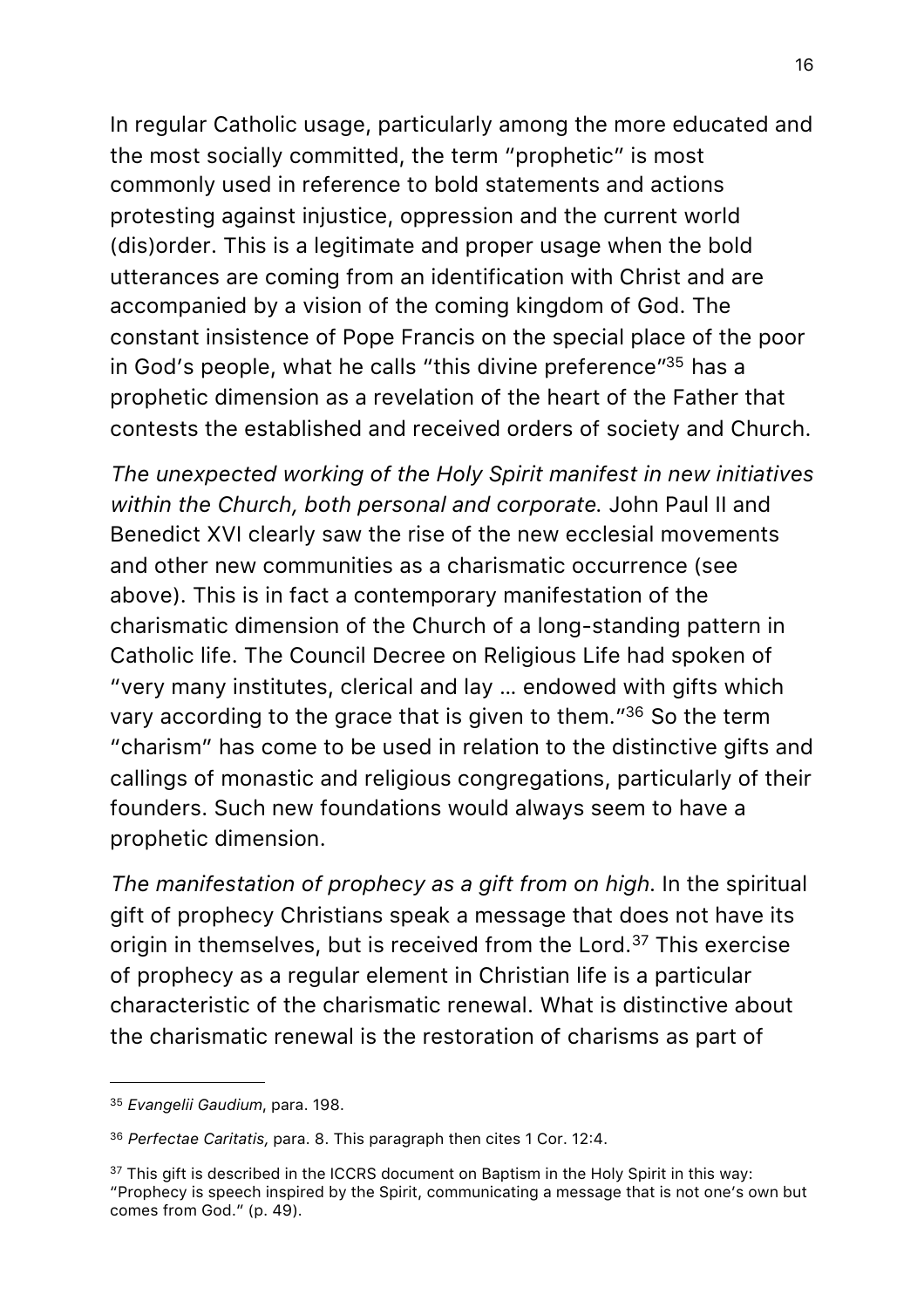God's equipment of the Church, their bestowal on ordinary Christians, and the expectation of prophetic words on a regular basis. In this context, Christians – both lay and ordained – speak a word or message that is presented as coming from God and not from their own minds or imaginations. I am not aware of the charism of prophecy being exercised in this way in any other Catholic circles. This raises the question as to whether this charism is in fact being exercised in other circles maybe without any conscious identification with the spiritual gift of 1 Cor. 12. But in fact through Church history, there are countless instances of prophetic words concerning the future spoken by holy people, many subsequently canonized.

It is this third category of prophetic utterances that raises the most pastoral questions. Since this is a spiritual gift given for the upbuilding of the body of Christ<sup>[38](#page-16-0)</sup>, it is to be welcomed with thanksgiving, as *Lumen Gentium* states.[39](#page-16-1) This recognition suggests that pastors and others in leadership should encourage the emergence and exercise of prophecy. However, this raises the question as to how to encourage the prophetic, and whether people can be trained in the exercise of prophecy[.40](#page-16-2) In the charismatic renewal, the reception of the spiritual gifts has been experienced as a consequence of baptism in the Holy Spirit.<sup>41</sup> It is the deeper surrender of the person's mind, will and imagination to the Lordship of Jesus that makes possible this immersion in the Holy Spirit and the possibility of receiving impulses from God in their spirits. Is it possible to receive words from the Lord without such a human yielding, whether or not one speaks of a baptism in the Holy Spirit?

<span id="page-16-0"></span><sup>38</sup> "he who prophesies edifies the church" (1 Cor. 14:4).

<span id="page-16-1"></span><sup>39</sup> LG, para. 12.

<span id="page-16-2"></span><sup>40</sup> Some new charismatic churches train their members in receiving prophetic words and encouraging those who receive them to speak out.

<span id="page-16-3"></span><sup>&</sup>lt;sup>41</sup> "Baptism in the Spirit brings about the release of charisms, particularly the 'spiritual gifts' listed by St Paul in 1 Corinthians 12:8-10." (*Baptism in the Holy Spirit*, a booklet published by ICCRS in Rome, 2012, p. 22).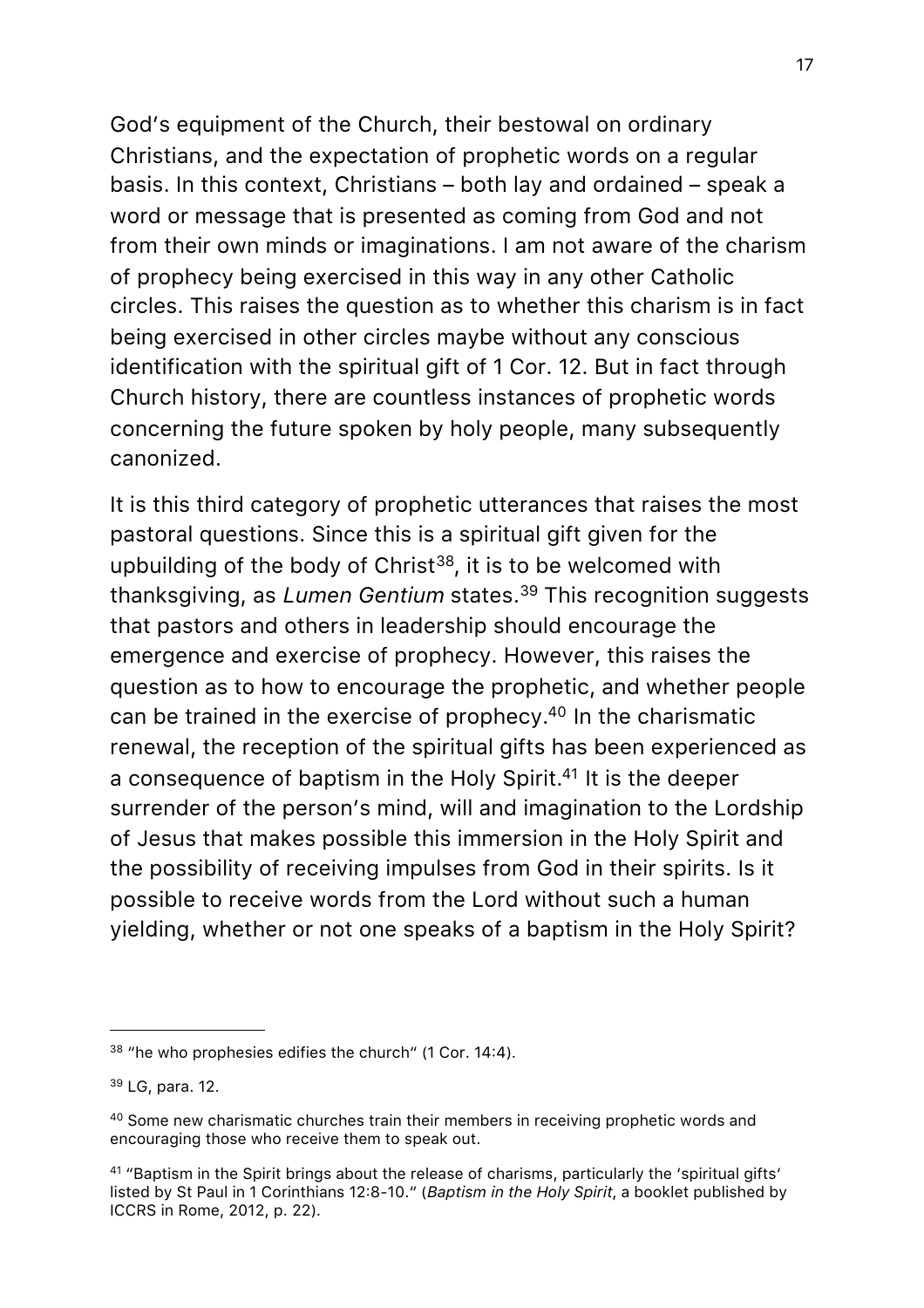My personal observation is that there is a direct correlation between depth of knowledge of the Scriptures and the depth of prophetic utterances. Prophetic utterances from people without a deep grounding in the Bible tend to be benign, sometimes manifesting a spiritual equivalent of political correctness. The somewhat stereotyped forms of prophetic words that are given in some charismatic groups may also reflect a very selective reading of Scripture, concentrating on what is personally comforting rather than on what is seriously disturbing. This point may throw light on why the use of prophecy in the charismatic renewal rarely seems to address the social ills of our day and to confront the sickness of the world with God's alternative vision. Maybe Pope Francis who is clearly at home with the worship patterns of the Renewal can be seen as exercising the spiritual gift of prophecy in many of his more penetrating observations on the Church and the world.

There is the need for discernment of spirits to ascertain whether the prophetic utterance is truly from God. In 1 Corinthians 12, the discernment of spirits is another of the spiritual gifts (1 Cor. 12:10). It is important for all in leadership to identify people who have received this gift. Often this is not done, because discernment is not a gift that attracts attention. Then it can be assumed, not necessarily correctly, that everyone in leadership roles has good discernment. But for discernment to be well exercised and to be truly received requires a level of spiritual formation beyond what is often found. This is probably the point to which it is most crucial for bishops and church leaders to attend.

In the process of discernment, it should not be assumed that a proposed or delivered utterance is 100% from God or 100% from other sources. It is often the case that someone genuinely receives some sense from the Lord, but then clothes it in ways that reflect their personal desires and emphases. Another instance of very human elements entering in is when people preface a prophetic utterance by some phrase like "Thus says the Lord." The urge to do this can come from insecurity and the fear that without this declaration the word may not be accepted or it can come from